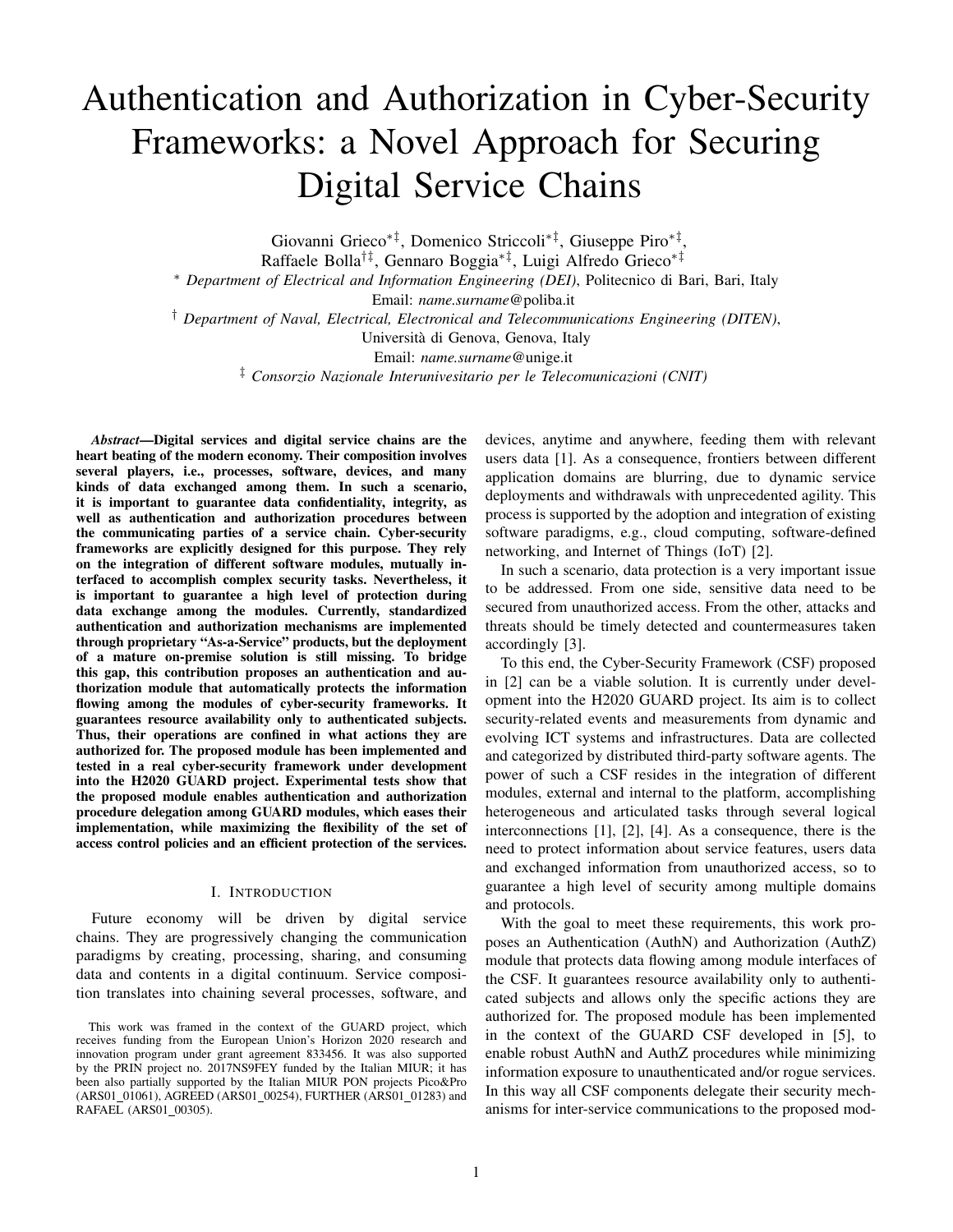ule, consequently facilitating the overall CSF implementation through a dedicated and uniform security system that purely focuses on authentication and fine-grained authorizations. This is actually a challenge in complex CSFs, characterized by a vast variety of modules, provided by different parties, and operators that exchange heterogeneous and sensitive data.

The remainder of this paper is organized as follows. Section II summarizes the main features of the GUARD architecture. The security mechanism is presented in Section III and implemented in GUARD as described in Section IV. Performances of the proposed module are evaluated in Section V. Finally, Section VI concludes the work.

# II. THE REFERENCE ARCHITECTURE

The GUARD platform can be seen as a collection of security services with the aim to analyze and protect data to provide situational awareness and counteract malicious patterns. Each service provides a specialized capability to manage the acquired data, based on particular criteria. The architecture can be generally subdivided into the following macro-blocks, illustrated in Fig. 1:

- Security Services in the centralized platform, that focus on data analysis.
- Local Agents, external to the main core architecture, that extend GUARD capabilities by means of additional specialized security functions. Here the Context Broker, internal to the Core Platform, is vital in providing the status of the internal Security Services and managing Local Agent communications.
- A message broker, i.e. Kafka, for inter-service data exchange. Kafka is a distributed messaging system based on the publish/subscribe model that stores information in a distributed commit log [6].
- A Security Dashboard, to orchestrate and manage policies and security pipelines, i.e., the connections between a data source and a set of services.



Fig. 1. Macroscopic overview of the GUARD Architecture.

The macro-blocks communicate via three Application Programming Interfaces (APIs), each one with its own role:

• API #1 for collecting data, characterized by the communication of messages structured in a common data format

using a message broker. Moreover, this API provides capability control by means of a REpresentational State Transfer (REST) interface exposed by Local Agents.

- API #2 for Create, Read, Update, and Delete (CRUD) operations on data models available on the platform by means of a common REST interface.
- API #3 for delivering notification messages. Furthermore, this API provides the configuration of security services through REST and Remote Procedure Call (RPC) interfaces.

## III. THE PROPOSED SECURITY MECHANISM

The goal of the proposed AuthN/AuthZ module is to provide protection to the interfaces presented in Section II, while taking into account their differences in order to maximize the flexibility of access control policies to be encoded in an identity. A service identity can be used by the communicating services for sender validation and apply access policies based on Attribute-Based Access Control (ABAC) [7]. This access control method has been introduced by the National Institute of Standards and Technologies (NIST). It is based on granting or denying user requests based on both attributes of users and attributes of the object to be accessed to. Moreover, environmental conditions may be taken into account to further refine access policies. This access control model offers a high degree of flexibility in heterogeneous and complex architectures like GUARD [8]. In this scenario, it is necessary to issue identities from a centralized security platform apt to configure identities with all the security features in place.

To this end, the Identity Provider (IdP) authenticates services with secure identities and exposes public keys to verify them. Therefore, it is a middleware and a trusted authority between GUARD services and Security Operators, as illustrated in Fig. 2. This subsystem has a logical core that manages identities for software entities, namely Identity and Attribute Manager (IAM), and stores them in a persistent storage location, called the Identity Database. An identity is a complex object with a dictionary of attributes and a security signature to protect it from forging, replay, and tampering attacks. It is defined and maintained by Security Operators through the Administration Interface. Identities can be retrieved by services through the AuthN Endpoint by means of a secret, which is generated upon service registration on the IdP. The identity is released in the form of a limited-lifespan security token that contains related attributes and a Message Authentication Code (MAC) to preserve its integrity. Once services have been correctly identified, they can communicate with other services across the platform. On the other hand, services, that receive requests or data, validate the sender by its identity signature using the IdP public keys available from the Attestation Endpoint. These keys are used to decrypt the identity MAC and verify its digest.

Fig. 3 proposes a three-actor communication model commonly found in cloud environments, where a service sends data to a message broker, or bus, which then delivers them to other services. Connections between services and message bus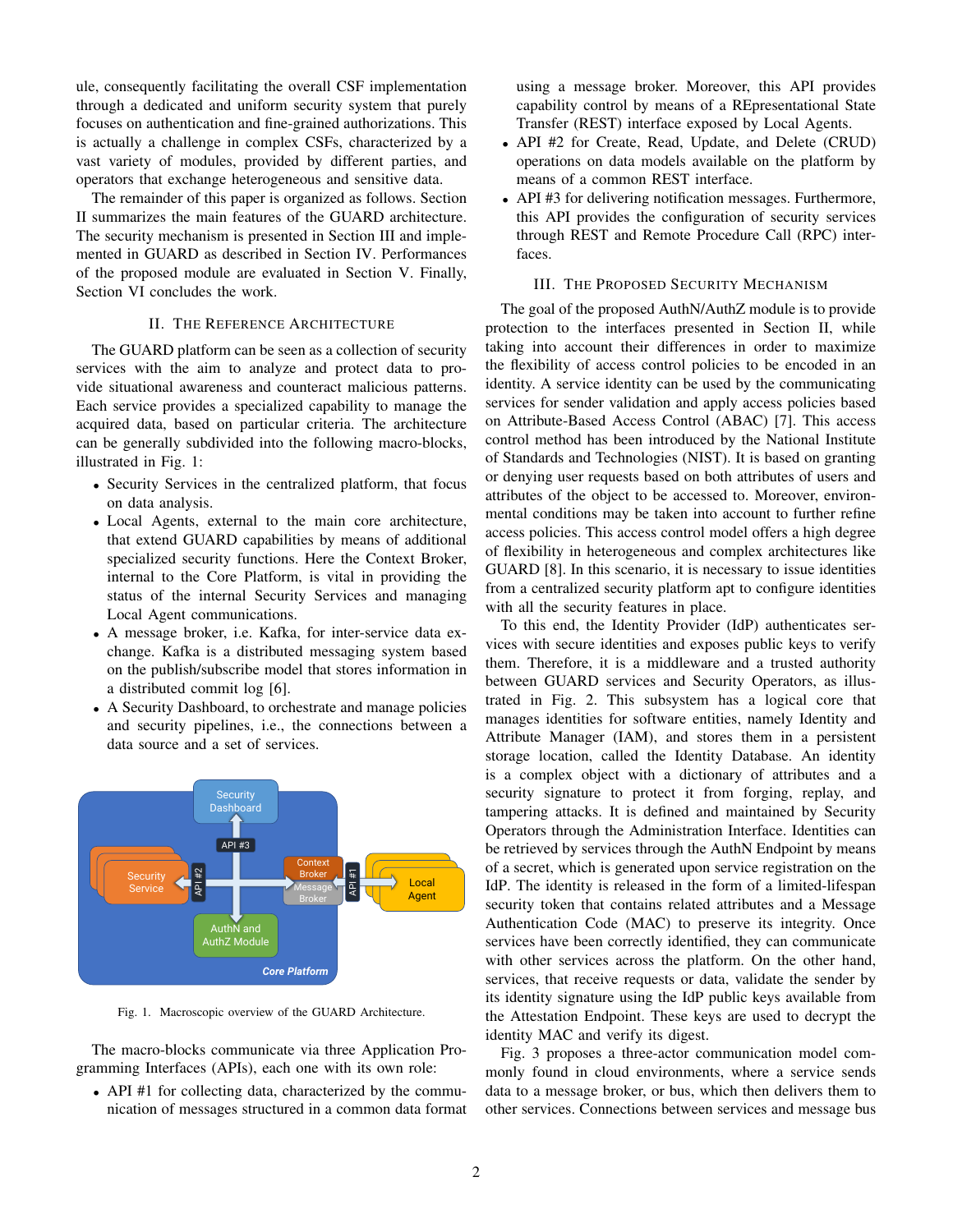

Fig. 2. A close lookup of IdP software components with their interfaces and expected communicating actors.



Fig. 3. Communications guarded by the proposed security mechanism.

are protected by the same security mechanism to ensure that the data flow is protected, thus minimizing the risk of their leakage. The procedure is composed of the following steps:

- 1) Sender/Recipient retrieves its identity by authenticating with the IdP.
- 2) Sender and recipient connect to the message bus and send their identity during the initial connection phase (i.e., their handshake).
- 3) The attestation module validates the identity and performs AuthZ procedures to protect the message bus.
- 4) Sender/Recipient, if correctly authenticated and authorized, can send/receive messages.

For this particular communication model, the attributes, included in identities, declare the type of messages that are delivered in the message bus, like topic names. This means that senders and recipients must respect the declarations reported on the identity to ensure an authorized data exchange through the message bus. Therefore, once they are authorized, they cannot divert their behavior and publish messages on other channels of the bus. Consequently, service interference is minimized, thus preserving the state of the message bus and their channels.

# IV. MODULE IMPLEMENTATION

The experimental scenario has been developed as a standalone test bed. It has been organized in microservices using Docker, which helps building small software units in a container-based environment [9].

The security mechanism hereby implemented focuses on the initial handshake procedure between services. Their AuthN has been integrated with the proposed security mechanism with the support of the IdP. Moreover, AuthZ operations have been tightly integrated to each service to provide flexibility over adopted policies for each particular operation on a specific service.

The experimental scenario is a composition of containers, enabling the evaluation of the proposal with a set of diverse service configurations:

- WSO2 Identity Server (IS), that acts as the IdP of reference, configured for the proposed security mechanism [10].
- An Apache Kafka broker [6] equipped with the Attestation Module to provide secure communications.
- A Java-based Kafka client that uses its identity to authenticate with Kafka and publish messages in a specific topic.
- A Java-based Kafka client that consumes messages from a determined topic.

The IdP, exposed by the AuthN/AuthZ module, is based on the open source IS project developed by WSO2 [10]. It is an extensible Identity Management platform that provides secure and standardized AuthN mechanisms, identity federation, access control procedures, and APIs to automate its administration. This IdP has been identified as the ideal one to provide the basic software infrastructure for the AuthN/AuthZ module. In fact, it allows security operators to register, manage and dispose identities and attributes via a Hyper-Text Transport Protocol (HTTP)-based Administration Interface.

A service to protect must be registered on the IS as a Service Provider. In order to do so, a security operator has to configure the IS by providing essential information to recognize the service. Service Provider registration consists of a two-steps procedure:

- 1) Register the new Service Provider, also known as the application to protect. This operation consists in providing a service name and an optional description. At the end of the registration, the IS provides a unique identifier to refer to such service.
- 2) Register a new OAuth2 Inbound Authenticator associated with the Service Provider. It exposes the necessary software infrastructure of the IS for AuthN procedures that follow a specified protocol, OAuth2 in this case [10].

This procedure can be entirely automated by interfacing with the exposed IS APIs. Specifically, in order to register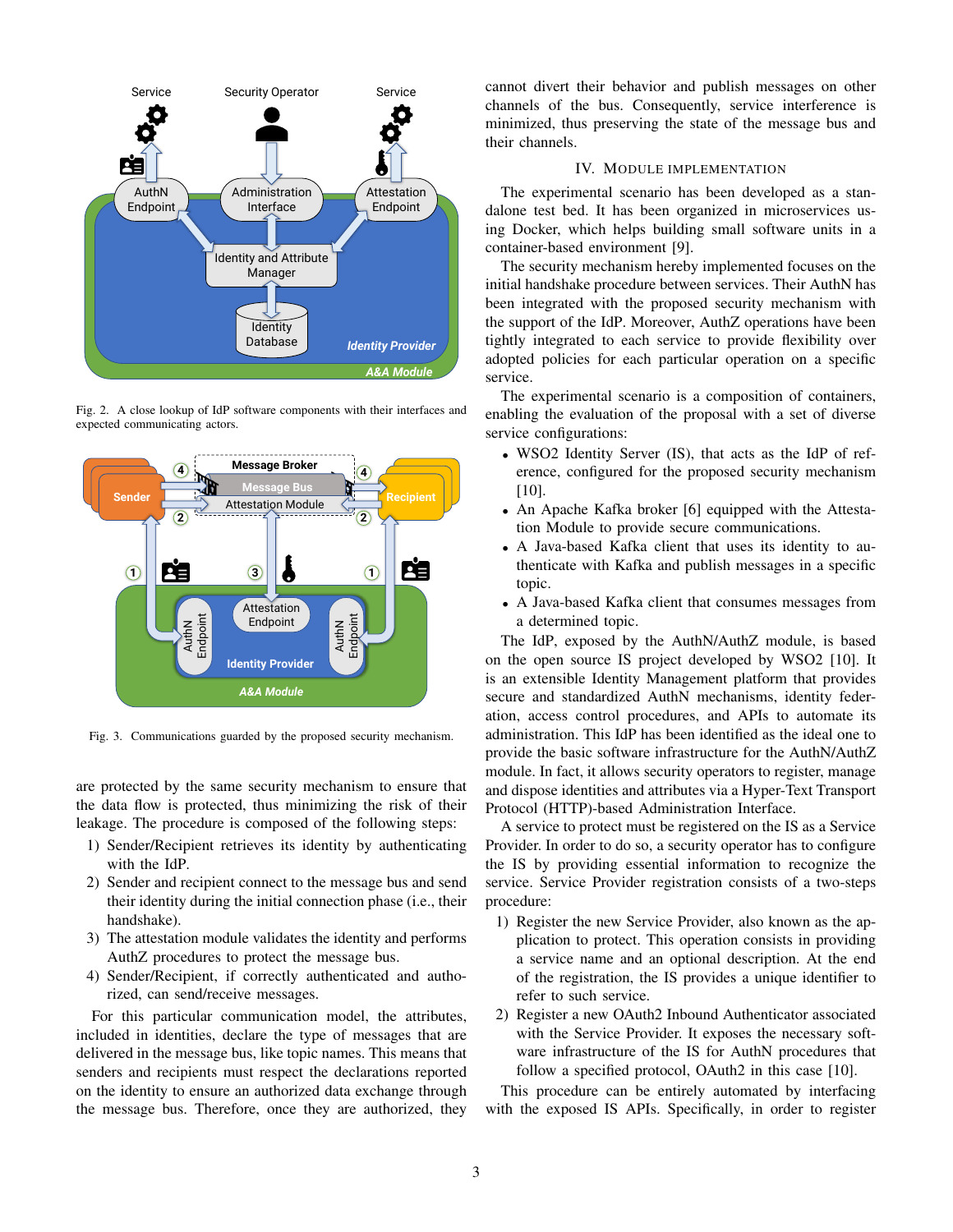a new Service Provider programmatically, the procedure must send a request to the IS. It is composed of a payload, also known as Simple Object Access Protocol (SOAP) Envelope, and a header that contains the HTTP AuthZ field to authenticate with the IS. The SOAP Envelope is an XML-formatted HTTP body containing name and description of the Service Provider and its OAuth2 Inbound Authenticator to activate.

In this test bed, Kafka has been protected in order to evaluate the authenticity of each connected service and their authorizations. This scenario has the goal of protecting the message bus in case of service misuse, minimizing the potential interference of infected services to other communications if they acquire rights to publish/subscribe to other topics.

To this end, the test bed comprises a Kafka broker and service examples that produce and consume messages. The goal of this test is to demonstrate the possibility of integrating the security mechanism with Kafka. This broker already provides high-level software interfaces for AuthN via Simple Authentication and Security Layer (SASL) and OAuth2 [6], but it is limited to the validation of unsecured JSON Web Tokens (JWTs), i.e., it does not check the MAC, and it does not support external IdPs like WSO2 IS. To overcome this limitation, this test bed includes a library that provides all the necessary implementations to enable security checks between Kafka and the IS by following SASL and OAuth2 specifications. It also decodes and validates JWTs through public keys available from the IdP JSON Web Key Sets (JWKS) endpoint. Furthermore, as the local AuthZ mechanism, this extension mandates that each service declares a set of topics that it will use during execution through additional attributes encoded in the JWT. This is a confinement strategy to preserve application rights and limit what the service can do at runtime. Services must be compatible with this new procedure to be authorized by the broker, otherwise the broker will abruptly close the connection. The broker validates the identity and elaborates an AuthZ response to send back to the sender. After that, the traditional Kafka session can begin by following its reference protocol.

#### V. PERFORMANCE EVALUATION

The implementation of the AuthN/AuthZ module described in Section IV has been realized in the GUARD platform, to test the communication functionalities and to validate the proposal. In this context, the performance of the module has been evaluated by checking the authentication procedures and access control mechanisms between GUARD services. Different performance indicators have been chosen in terms of response time (e.g., elapsed time for service authentication and authorization and latency during message-based communications with Kafka) and resource usage (e.g., CPU Load and Memory Usage) during the authentication and authorization processes.

The related measurements, made during the establishment of the handshake procedure between the service and Kafka to send/retrieve messages, have been carried out with and without the integration of the proposed security mechanism, to measure



Fig. 4. Latency distribution for service authentication to Kafka, for different numbers of producers.

the time and resource overhead taken by the AuthN/AuthZ module.

Simulations have been set up in a Docker environment with 8 virtual processors, 4 GB of memory, and 4 GB of swap memory on Solid State Drive. It has been configured with (i) an IdP that constitutes the AuthN/AuthZ module, (ii) a Kafka broker with the AuthN/AuthZ module extension to provide authentication and authorization functionalities, (iii) a number of Kafka clients, called *producers*, that publish data on a fixed reference topic, and (iv) one Kafka client, called *consumer*, that subscribes to the same reference topic of the producers.

Each simulation run lasts 10 minutes. During this time period, the producers publish messages in bursts of 100 messages each. After each burst, they are restarted and the process is repeated, until the end of the run. This generates a huge number of samples (about 1.1e5) for a robust analysis of the Key Performance Indicators evaluated in the following subsections.

## *A. Elapsed time for service authentication and authorization*

Fig. 4 depicts the latency distribution for a number of concurrent producers (1, 3, and 5) that conclude successfully the authentication procedure to Kafka. Table I reports the mean (μ) and the variance ( $σ$ <sup>2</sup>) of the latency obtained for service authentication and for a different number of producers.

TABLE I MEAN AND VARIANCE OF AUTHENTICATION LATENCY FOR DIFFERENT NUMBERS OF PRODUCERS.

| <b>Number of Concurrent Producers</b> | $\mu$ [ms] | $\sigma^2$ [ms <sup>2</sup> ] |
|---------------------------------------|------------|-------------------------------|
|                                       | 296.75     | 1541.11                       |
|                                       | 471.23     | 12547.07                      |
|                                       | 768.88     | 15539                         |

As depicted in Table I, both the latency mean value and the dispersion around it increase with the number of producers. This behavior is confirmed by the curves depicted in Fig. 4, where the latency distribution is shifted towards higher values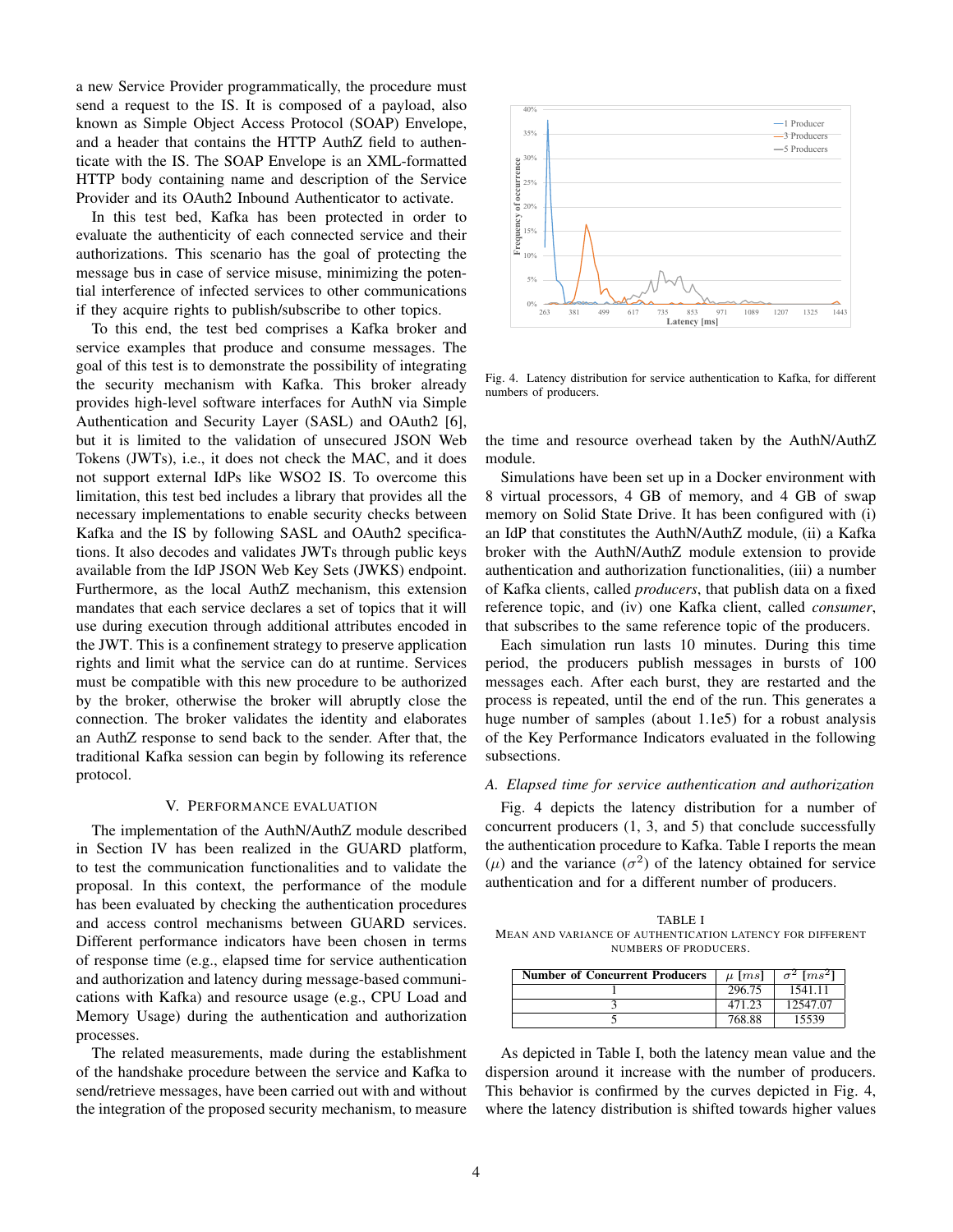as the number of producers increases, being also sparser around the mean value.

The growth of the mean latency and the variance both derive from the complexity of the OAuth protocol used to authenticate services. The more concurrent authentication procedures are performed, the more resources are needed by the centralized IdP to accomplish those procedures simultaneously.

Regarding service authorization, Kafka has been stressed with a number of concurrent producers publishing messages on the same reference topic, and with one consumer subscribing to that topic. The role of the AuthN/AuthZ module is to check the correct authorization of each client during its publish/subscribe operations. Table II shows the mean and the variance results of the latency values obtained for service authorization.

TABLE II MEAN AND VARIANCE OF AUTHORIZATION LATENCY FOR DIFFERENT NUMBERS OF PRODUCERS.

| <b>Number of Concurrent Producers</b> | $\mu$ [ms] | $\sigma^2$ [ms <sup>2</sup> ] |
|---------------------------------------|------------|-------------------------------|
|                                       | 0.146      | 0.2227                        |
|                                       | 6.013      | 11211.5                       |
|                                       | 9.162      | 20472                         |

As it can be seen from Table II, authorization latency for 1 producer is very small, but it incurs in a performance penalty of 97.6% when the number of producers increases from 1 to 3, whereas the performance penalty is of 98.4% when the number of producers increases from 1 to 5. The dispersion of the measured latency around the mean highly increases for increasing numbers of producers. This is due to the producers concurrently requesting authorization to publish new data.

### *B. Latency overhead in message reception*

To evaluate the latency overhead due to the AuthN/AuthZ module, latency results have been compared with those obtained without the integration of the module. In the latter case, the only Transport Level Security (TLS) protocol has been implemented for a secure communication with Kafka. To derive the frequency of occurrence of latency overhead, the range of the experimented latency samples has been subdivided into 2000 bins, of size 1.2 ms each. In Fig. 5, only the first 12 bins, up to 14.5 ms of latency, have been plotted. In fact, even if also higher latency values have been observed, their number is negligible and their sparsity is high. Therefore, they have not been represented in the figure for the sake of better clarity.

Given the same number of producers, the performance behavior with and without the AuthN/AuthZ module are very similar to each other. Additionally, the latency distribution, in case of the adoption of the AuthN/AuthZ module, is sparser in the range depicted in Fig. 5.

To provide a more complete analysis, Table III shows mean and variance of latency values for all the numbers of producers, considering all the results collected in the experiments.

If the AuthN/AuthZ module is adopted, the average value of the latency keeps around 5 ms, almost independently of the



Fig. 5. Latency distribution with and without the AuthN/AuthZ module, for different numbers of producers.

TABLE III MEAN AND VARIANCE OF LATENCY RESULTS WITH AND WITHOUT THE AUTHN/AUTHZ MODULE, FOR DIFFERENT NUMBERS OF PRODUCERS.

| Number of<br>concurrent<br>producers | $\lceil ms \rceil$<br>$\mu$    |                                      | $\left[ms^2\right]$<br>$\sigma$ |                                      |
|--------------------------------------|--------------------------------|--------------------------------------|---------------------------------|--------------------------------------|
|                                      | With the<br>proposed<br>module | Without<br>the<br>proposed<br>module | With the<br>proposed<br>module  | Without<br>the<br>proposed<br>module |
|                                      | 5.286                          | 11.727                               | 544.744                         | 6769.822                             |
| 2                                    | 5.811                          | 5.738                                | 1875.025                        | 2238.178                             |
|                                      | 5.332                          | 2.476                                | 1550.494                        | 2132.536                             |

number of producers. Conversely, it progressively decreases for an increasing number of producers if the module is absent. This behavior is mainly due to cache optimization of IS and Kafka module, which penalizes the use of a small number of authentication procedures (a more detailed and accurate steady-state analysis can be done in the future to evaluate the effective scalability of the mechanism). By comparing the variance results, it can be argued that if the AuthN/AuthZ module is present, the variability around the mean latency value is smaller, if compared to the case of the only TLS adoption. This behavior is mainly due to the AuthN and AuthZ procedures between the module and Kafka.

#### *C. Resource consumption*

To test the impact of the module implementation on the utilized resources, Kafka has been tested with and without the integration of the AuthN/AuthZ module, evaluating the temporal evolution of the CPU and memory load for 10 minutes of simulation. Fig. 6 and 7 depict the related results.

From Fig. 6, it can be noticed that after a start-up phase, which includes the procedure to authenticate Kafka as a trusted Service Provider in GUARD, the evolution of the CPU load is similar in the two scenarios with (blue line) and without (yellow line) the AuthN/AuthZ module. On average, Kafka with the AuthN/AuthZ module integration requires a CPU Load of 29%, whereas the base version of it requires a CPU